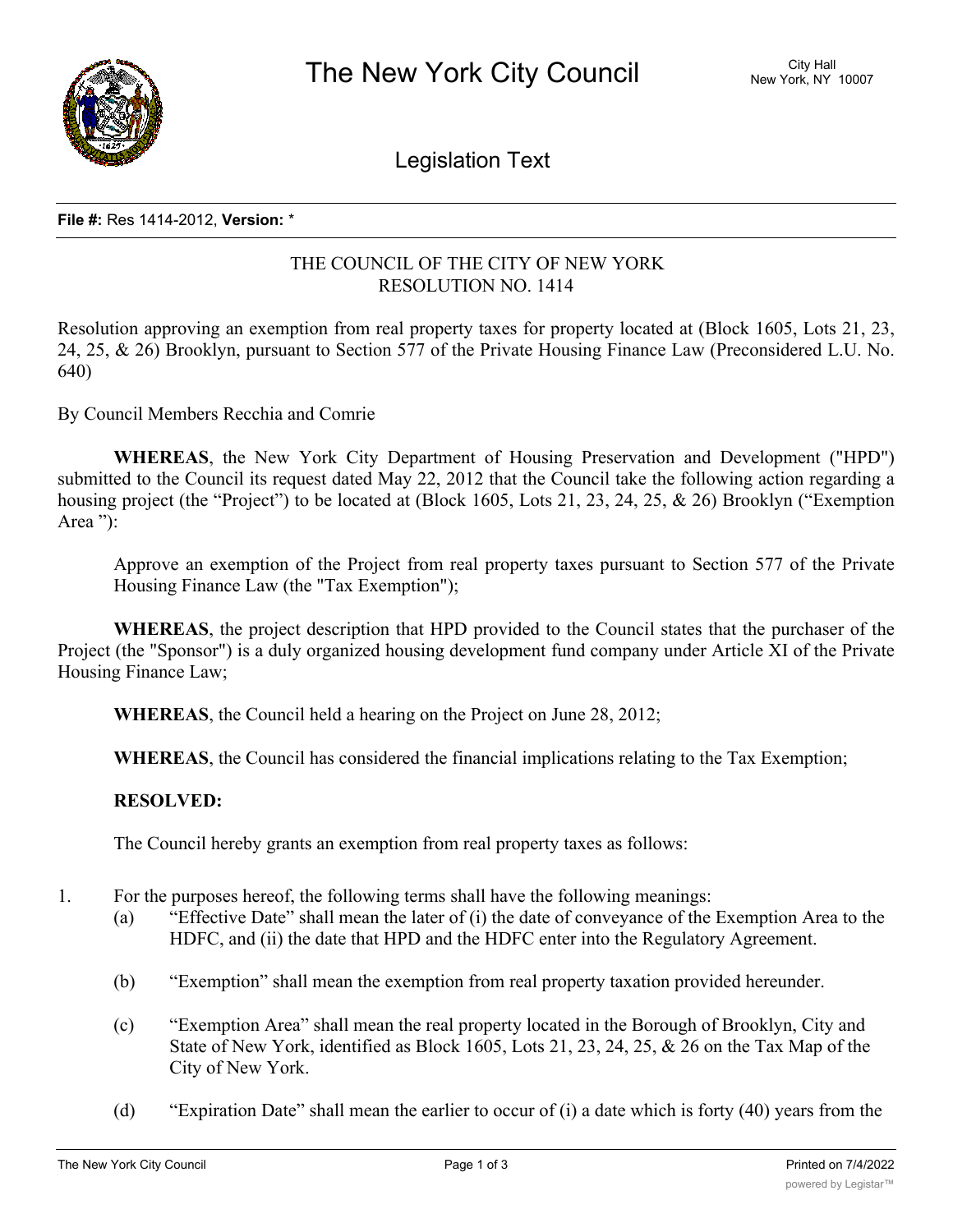Effective Date, (ii) the date of the expiration or termination of the Regulatory Agreement, or (iii) the date upon which the Exemption Area ceases to be owned by either a housing development fund company or an entity wholly controlled by a housing development fund company.

- (e) "HDFC" shall mean Kosciuszko Street Housing Development Fund Corporation.
- (f) "HPD" shall mean the Department of Housing Preservation and Development of the City of New York.
- (g) "Regulatory Agreement" shall mean the regulatory agreement between HPD and the HDFC establishing certain controls upon the operation of the Exemption Area during the term of the Exemption.
- 2. All of the value of the property in the Exemption Area, including both the land and any improvements (excluding those portions, if any, devoted to business or commercial use), shall be exempt from real property taxation, other than assessments for local improvements, for a period commencing upon the Effective Date and terminating upon the Expiration Date.
- 3. Notwithstanding any provision hereof to the contrary:
	- a. The Exemption shall terminate if HPD determines at any time that (i) the Exemption Area is not being operated in accordance with the requirements of Article XI of the Private Housing Finance Law, (ii) the Exemption Area is not being operated in accordance with the requirements of the Regulatory Agreement, (iii) the Exemption Area is not being operated in accordance with the requirements of any other agreement with, or for the benefit of, the City of New York, or (iv) the demolition of any private or multiple dwelling on the Exemption Area has commenced without the prior written consent of HPD. HPD shall deliver written notice of any such determination to the HDFC and all mortgagees of record, which notice shall provide for an opportunity to cure of not less than sixty (60) days. If the noncompliance specified in such notice is not cured within the time period specified therein, the Exemption shall prospectively terminate.
	- b. Nothing herein shall entitle the HDFC to a refund of any real property taxes which accrued and were paid with respect to the Exemption Area prior to the Effective Date.
	- c. The Exemption shall not apply to any building constructed on the Exemption Area which does not have a permanent certificate of occupancy by June 1, 2013, as such date may be extended in writing by HPD.
- 4. In consideration of the Exemption, the owner of the Exemption Area, for so long as the Exemption shall remain in effect, shall waive the benefits of any additional or concurrent exemption from or abatement of real property taxation which may be authorized under any existing or future local, state or federal law, rule or regulation.

Adopted.

```
Office of the City Clerk, }
The City of New York } ss.:
```